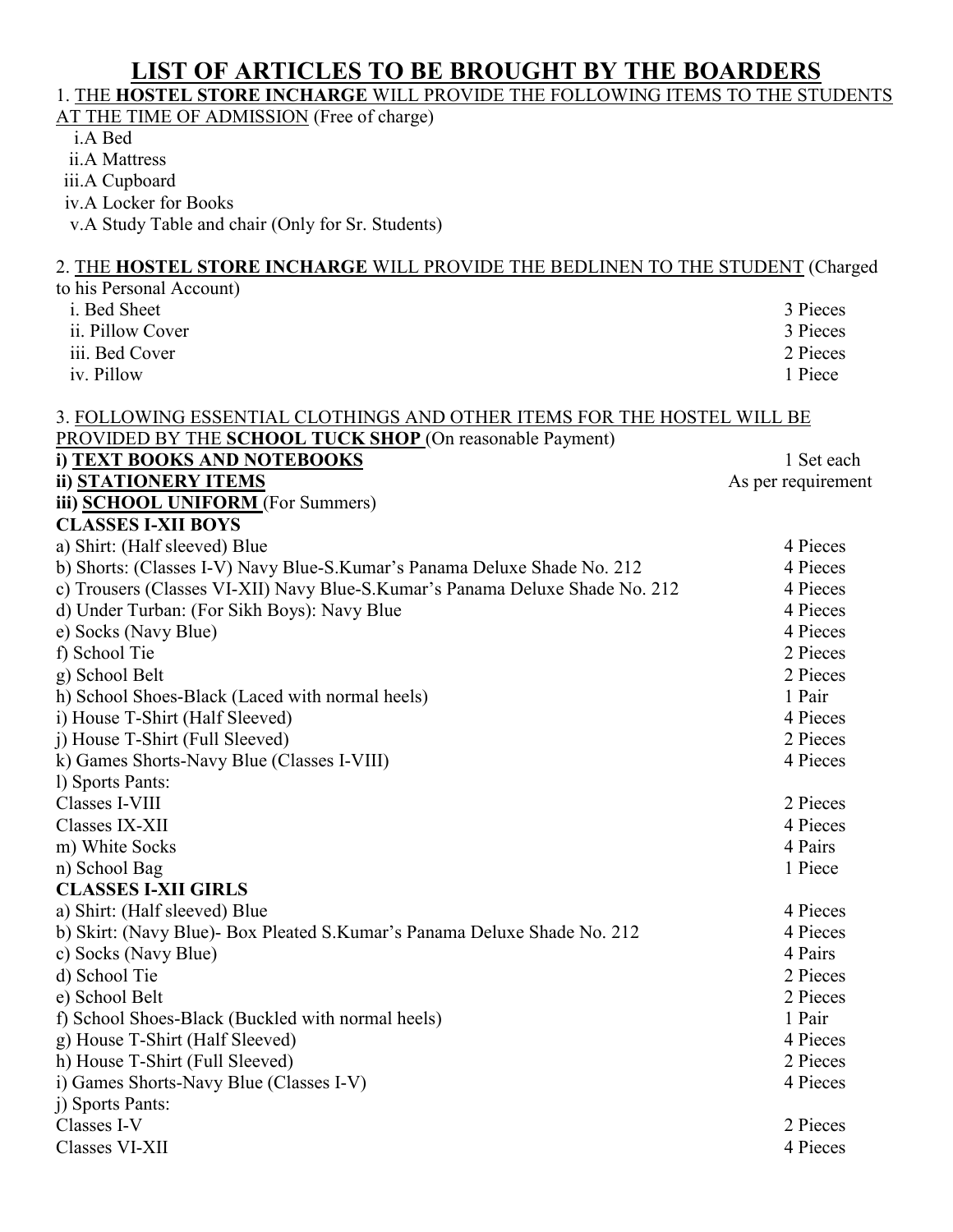| k) White Socks<br>1) School Bag                                            | 4 Pairs<br>1 Piece |
|----------------------------------------------------------------------------|--------------------|
| m) Ribbon/Hair-Band-Navy Blue                                              | 2 Sets             |
| iv) SCHOOL UNIFORM (For Winters)                                           |                    |
| <b>CLASSES I-XII BOYS AND GIRLS</b>                                        |                    |
| a) Shirt: (Full Sleeved) Blue                                              | 4 Pieces           |
| b) Trousers (Boys) Navy Blue-S.Kumar's Panama Deluxe Shade No. 212         | 4 Pieces           |
| c) Trousers/Skirts (Girls) Navy Blue-S.Kumar's Panama Deluxe Shade No. 212 | 4 Pieces           |
| d) Woolen Socks (Navy Blue)                                                | 4 Pairs            |
| e) School Blazer (Grey)                                                    | 1 Piece            |
| f) School Pullover (Full Sleeved)                                          | 2 Pieces           |
| g) School Pullover (Sleeveless)                                            | 2 Pieces           |
| h) School Track Suit                                                       | 2 Sets             |
| 4) THE STUDENTS WILL BRING WITH THEM THE FOLLOWING ITEMS AT THE TIME OF    |                    |
| <b>ADMISSION:</b>                                                          |                    |
| Black or Blue Jeans / Shorts (Non Stretchable)<br>a)                       | 2 Pieces           |
| Night Suit<br>b)                                                           | 2 Sets             |
| White Sports Shoes<br>$\mathbf{c})$                                        | 1 Pair             |
| Slippers<br>d)                                                             | 1 Pair             |
| Undergarments<br>e)                                                        | 8 Sets             |
| Handkerchiefs<br>$\mathbf{f}$                                              | 8 Pieces           |
| <b>Bathing Towels</b><br>g)                                                | 4 Pieces           |
| h)<br>Hangers                                                              | 12 Pieces          |
| Laundry Bag<br>$\ddot{1}$                                                  | 1 Piece            |
| Party Dress<br>j)                                                          | 1 Set              |
| Shoe Polish / Shoe Brush (Black)<br>$\bf k$                                | 1 Set              |
| Light Cotton Blankets (Khes)<br>$\mathbf{I}$                               | 2 Pieces           |
|                                                                            |                    |

### 5) THE STUDENTS WILL BRING WITH THEM THE FOLLOWING ITEMS **FOR WINTERS ONLY**:

| a) | Woolen Blanket        | 1 Piece |
|----|-----------------------|---------|
|    | b) Quilt              | 1 Piece |
|    | c) Muffler            | 1 Piece |
|    | d) Woolen Cap         | 1 Piece |
| e) | Thermals (Inner Wear) | 2 Sets  |

#### 6) **TOILETRIES** REQUIRED (THE STUDENTS CAN BRING IT FROM HOME OR BUY IT FROM THE SCHOOL STORE)

Soaps (bathing and washing), Tooth Brush, Tooth Paste, Soap Case, Nail Clipper, Shampoo, Hair Oil, Body Lotion, Cold Cream, Shaving Kit (Sr. Boys) etc. (As per requirement)

### **PLEASE NOTE:**

**1.** Parents are requested not to give any **cash, costly items, Audio System, Electric or Electronic Items,** 

# **Perfume, Hair Gel, Video Games, Expensive Wrist Watches, Immersion Heater, Iron, Cell Phones**

**etc.**

2. **No eatables are allowed** inside the hostel.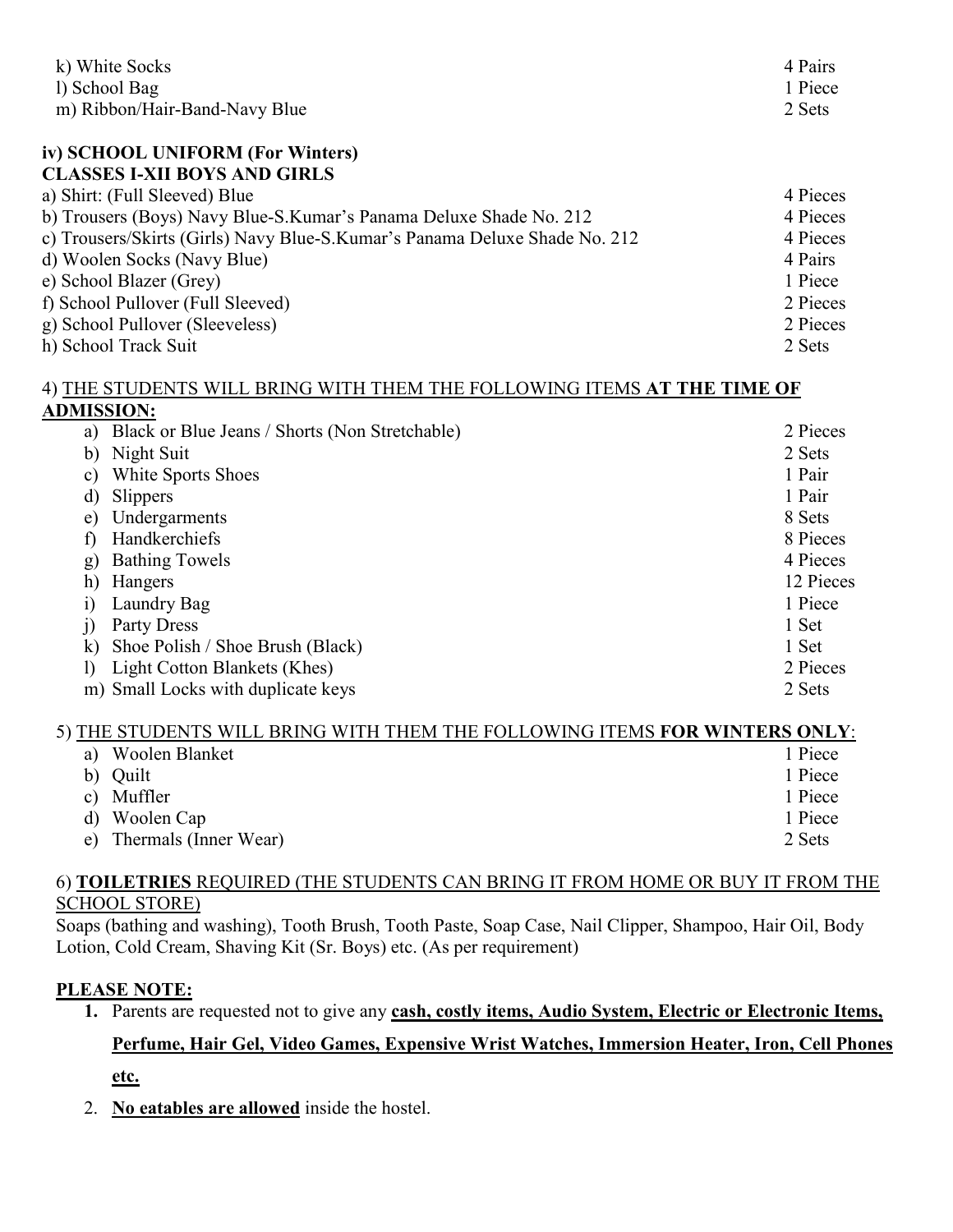- 3. Please **label** each of your child's **belongings** with his/her **admission number**, written with **permanent marker**.
- 4. The school shoes are not available at the school tuck shop but can be provided on demand.
- **5. ANY ITEMS OTHER THAN THE PRESCRIBED ONES, IF BROUGHT TO THE HOSTEL, WILL BE CONFISCATED AND DESTROYED.**
- **6. IF ANY OBJECTIONABLE MATERIAL / ARTICLE IS FOUND WITH THE STUDENT, THE SCHOOL AUTHORITIES WILL BE FORCED TO TAKE STRICT DISCPLINARY ACTION AGAINST THAT STUDENT.**
- **7. IF ANY DAMAGE IS DONE TO THE SCHOOL PROPERTY, IT WILL BE BORNE BY THE STUDENT INCLUDING THE FINE IMPOSED.**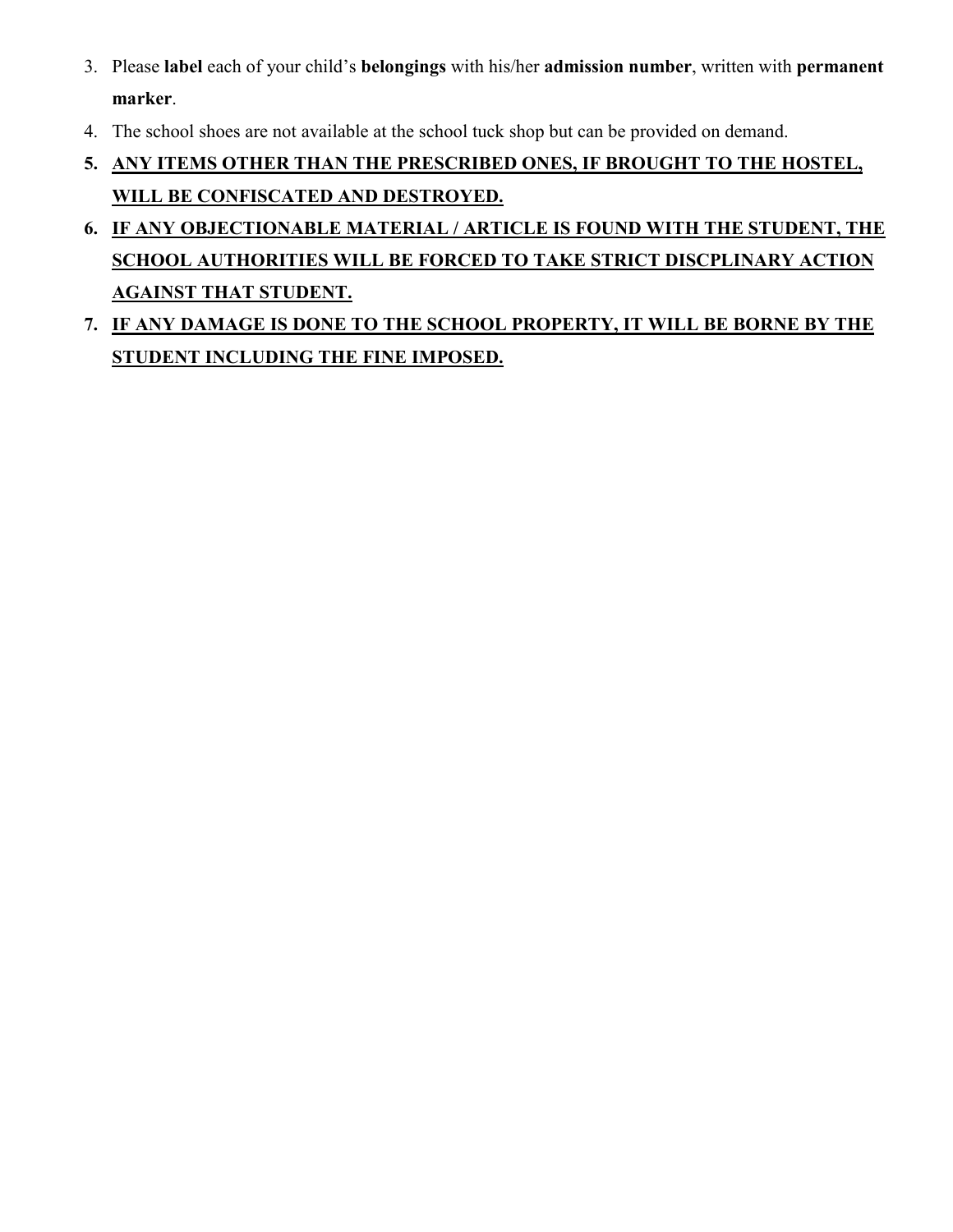# **LIST OF ARTICLES TO BE BROUGHT BY THE BOARDERS**

# 1. THE **HOSTEL STORE INCHARGE** WILL PROVIDE THE FOLLOWING ITEMS TO THE STUDENTS

AT THE TIME OF ADMISSION (Free of charge)

i.A Bed

ii.A Mattress

iii.A Cupboard

iv.A Locker for Books

v.A Study Table and chair (Only for Sr. Students)

## 2. THE **HOSTEL STORE INCHARGE** WILL PROVIDE THE BEDLINEN TO THE STUDENT (Charged

| to his Personal Account)                                                |                    |
|-------------------------------------------------------------------------|--------------------|
| i. Bed Sheet                                                            | 3 Pieces           |
| ii. Pillow Cover                                                        | 3 Pieces           |
| iii. Bed Cover                                                          | 2 Pieces           |
| iv. Pillow                                                              | 1 Piece            |
|                                                                         |                    |
| 3. FOLLOWING ESSENTIAL CLOTHINGS AND OTHER ITEMS FOR THE HOSTEL WILL BE |                    |
| PROVIDED BY THE SCHOOL TUCK SHOP (On reasonable Payment)                |                    |
| i) TEXT BOOKS AND NOTEBOOKS                                             | 1 Set each         |
| ii) STATIONERY ITEMS                                                    | As per requirement |
| iii) SCHOOL UNIFORM (Summers/Winter)                                    |                    |
| 4) THE STUDENTS WILL BRING WITH THEM THE FOLLOWING ITEMS AT THE TIME OF |                    |
| <b>ADMISSION:</b>                                                       |                    |
| Black or Blue Jeans / Shorts (Non Stretchable)<br>a)                    | 2 Pieces           |
| Night Suit<br>b)                                                        | 2 Sets             |
| White Sports Shoes<br>$\mathbf{c})$                                     | 1 Pair             |
| Slippers<br>$\mathbf{d}$                                                | 1 Pair             |
| Undergarments<br>e)                                                     | 8 Sets             |
| Handkerchiefs<br>f                                                      | 8 Pieces           |
| <b>Bathing Towels</b><br>g)                                             | 4 Pieces           |
| h)<br>Hangers                                                           | 12 Pieces          |
| Laundry Bag<br>$\ddot{1}$                                               | 1 Piece            |
| Party Dress<br>j)                                                       | 1 Set              |
| Shoe Polish / Shoe Brush (Black)<br>$\bf k$                             | 1 Set              |
| Light Cotton Blankets (Khes)<br>$\mathbf{I}$                            | 2 Pieces           |
| m) Small Locks with duplicate keys                                      | 2 Sets             |
|                                                                         |                    |

### 5) THE STUDENTS WILL BRING WITH THEM THE FOLLOWING ITEMS **FOR WINTERS ONLY**:

| a) Woolen Blanket        | 1 Piece |
|--------------------------|---------|
| b) Quilt                 | 1 Piece |
| c) Muffler               | 1 Piece |
| d) Woolen Cap            | 1 Piece |
| e) Thermals (Inner Wear) | 2 Sets  |

#### 6) **TOILETRIES** REQUIRED (THE STUDENTS CAN BRING IT FROM HOME OR BUY IT FROM THE SCHOOL STORE)

Soaps (bathing and washing), Tooth Brush, Tooth Paste, Soap Case, Nail Clipper, Shampoo, Hair Oil, Body Lotion, Cold Cream, Shaving Kit (Sr. Boys) etc. (As per requirement)

### **PLEASE NOTE:**